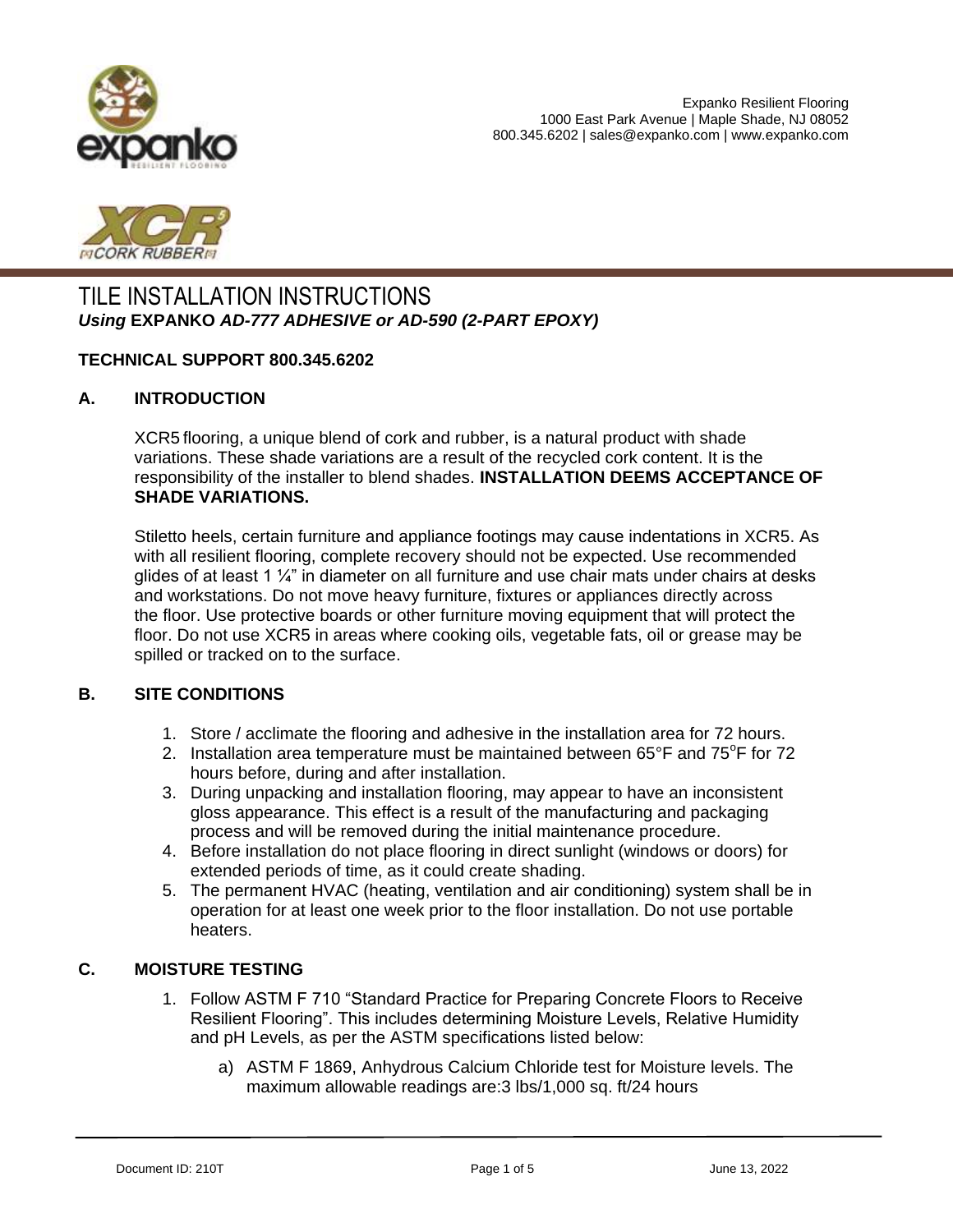- b) ASTM F 2170, Relative Humidity (RH) test using in situ probes. The maximum allowable reading is 75% RH.
- c) ASTM F 710, pH levels (test procedure 5.3.1). The readings should be between 8 and 10.
- 2. The ASTM test frequency recommendation is 3 measures for the first 1,000 sq. ft. and one measure for each additional 1,000 sq. ft.
- 3. Ensure Moisture, Relative Humidity and pH tests have all been conducted and measures meet manufacturer's recommendations. Record all test results for reference.
- 4. For all grade installations (on, above or below), it is the flooring contractor's responsibility to ascertain that there is not too much moisture in the concrete and that it will not increase at a future date above the recommended levels. Expanko will not be responsible for hydrostatic pressure that may occur in the future.

# **SUBFLOOR PREPARATION**

- 1. Porous Surfaces: construction-grade plywood, cementitious underlayments, dry concrete that is above, on or below grade. Refer to ASTM F 1482 "Standard Practice for Installation and Preparation of Panel-Type Underlayment to Receive Resilient Flooring" for general guidelines for porous-type surface preparation.
- 2. Non-Porous Surfaces: terrazzo, ceramic tile, metal, existing fully adhered noncushion backed resilient on all grade levels except existing tile below grade. Refer to ASTM F 710 for general guidelines.
- 3. Concrete subfloor must be smooth and flat. Imperfections in the subfloor may show through the finished flooring. All cracks, voids and undulations must be repaired prior to flooring installation; with high strength Portland cement based patching material. Refer to WW Henry / Ardex for product recommendations and installation methods, [www.ardex.com.](http://www.ardex.com/) Expanko only recommends Ardex Products.
- 4. Saw cuts must be cleaned carefully, and flooring must not be installed over expansion joints.
- 5. All surfaces must be clean, dry and free of dust, grease, paint, oil sealers and curing compounds or any other foreign material that may interfere with proper adhesion.
- 6. Do not use chemical adhesive removal products (chemical abatement products): their use will void the Expanko adhesive system warranty.
- 7. For detailed instructions, refer to the Resilient Flooring Pre-Installation Guidelines document available on our website at [www.expanko.com](http://www.expanko.com/)

# **ADHESIVE SYSTEMS**

- 1. The use of the proper adhesive is critical to a successful end result. Expanko will only guarantee its flooring products if Expanko AD-777 or AD-590 (2-part epoxy) adhesives are used.
- 2. Expanko AD-777 adhesive is a wet-set adhesive for general use; for demanding applications such as heavy rolling load traffic, AD-590 (2-part epoxy) must be used.
- 3. Protect from freezing in transit and storage.
- 4. Kneepads should be used during installation and effort should be made to work off the flooring whenever possible.
- 5. Clean excess adhesive immediately using soapy water, ethyl alcohol or isopropyl alcohol.
- 6. Do not reuse container. Dispose of container and adhesive in accordance with federal, provincial/state and local waste disposal regulations.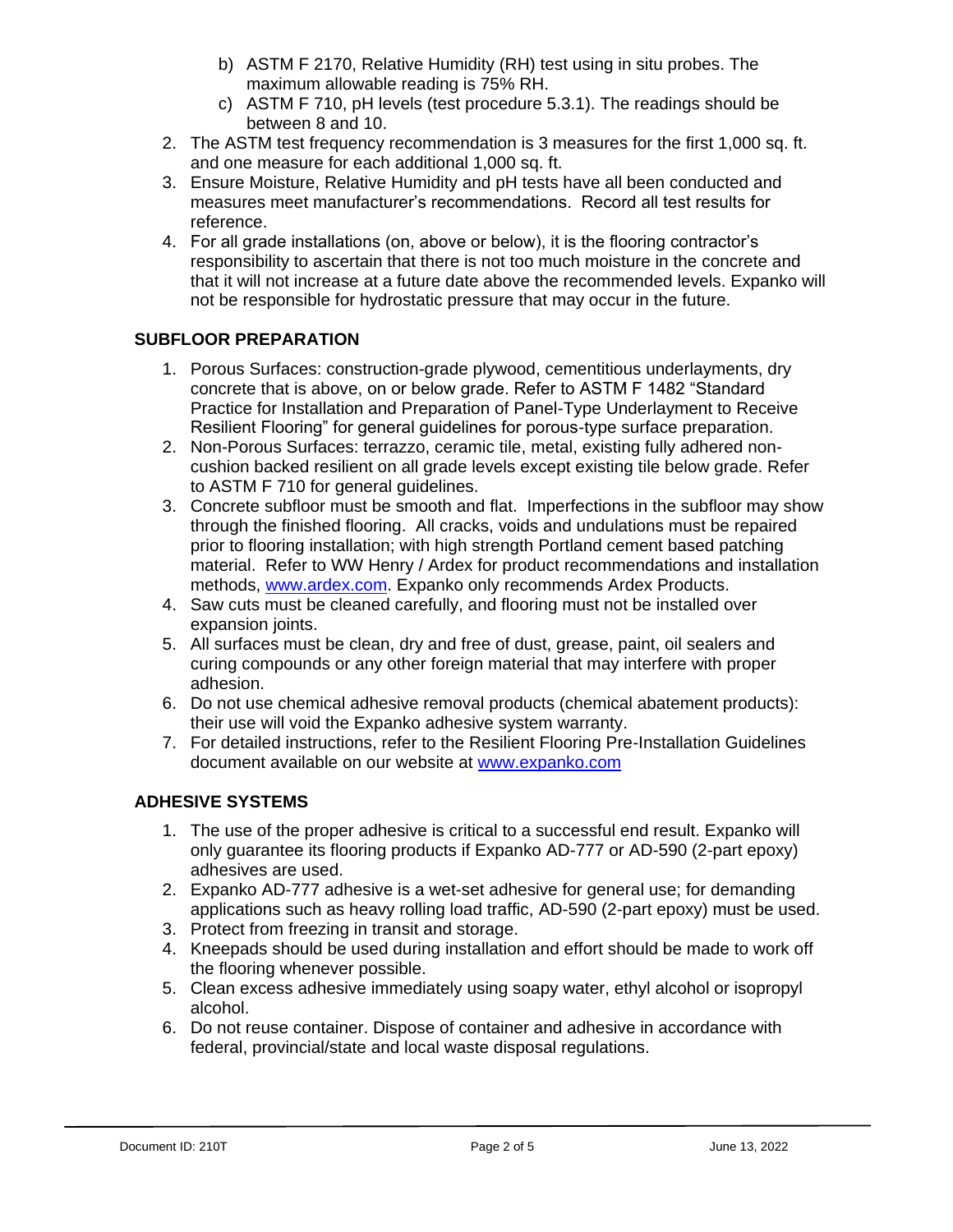7. Contact Expanko directly or the local Expanko Agents or Distributor for additional information.

# **EXPANKO AD-777 ADHESIVE**

- 1. Expanko AD-777 is a wet-set adhesive; it is off-white with a syrupy consistency. 1/16"D X 1/32"W X 1/32"A, U Notch Trowel should be used.
- 2. Coverage: up to 150 sq ft per gallon.
- 3. Roll the flooring in both directions prior to adhesive hardening with a 75-100 lb. sectional roller.
- 4. We recommend the following guidelines for traffic:
	- No traffic for 12 hours
	- Light foot traffic between 12 and 72 hours
	- Moderate to heavy traffic after 72 hours.

## **EXPANKO AD-590 2-PART EPOXY ADHESIVE**

- 1. AD-590 adhesive is a two-part epoxy-based adhesive that is beige when mixed.
- 2. A very strong bond is created when applied to porous and non-porous surfaces.
- 3. Remove the lid of part A and stir using a mechanical mixer. Remove the lid of part B and pour all the contents into the container of part A. Use a rubber spatula to remove everything from the container. Use a mechanical mixer to ensure proper blending, as inadequate mixing could cause bond failure.
- 4. Pour the entire adhesive onto the floor immediately after mixing. Do not leave the mixed adhesive in the original can; the heat generated by the chemical reaction will reduce the open time of the adhesive.
- 5. **Porous and non-porous surfaces**: Spread adhesive with a 1/32''D x 1/16''W x 5/64''A U-notched trowel on surfaces.
- 6. Coverage: up to 250 sq. ft. /gal.
- 7. Curing time will vary depending on site conditions (i.e. temperature, humidity). It is still workable if it is wet and sticks to the fingers when touched. If a dry skin has formed on the surface of the adhesive, remove the adhesive and start over.
- 8. The floor must be rolled in both directions prior to adhesive hardening with a (75- 100 lb.) sectional roller. Rolling must be done within 30 minutes of laying the flooring; roll again 2 to 3 hours later.
- 9. We recommend the following guidelines for traffic:
	- First 12 hours: no traffic;
	- 12 -72 hours: light traffic only;
	- 72 hours: moderate to heavy foot traffic, placement of furniture and light rolling traffic;
	- After 7 days: regular rolling traffic.

# **D. PRODUCTION ACCLIMATION**

- 1. Acclimate adhesives and flooring at the installation site, in the area they are to be installed, for at least 72 hours (3 days) prior to installation. Temperature during acclimation period and installation shall be maintained between  $65^{\circ}$ F and  $75^{\circ}$ F and relative humidity shall be between 45% and 65%.
- 2. The permanent HVAC (heating, ventilation and air conditioning) system shall be in operation for at least one week prior to the floor installation. Do not use portable heaters.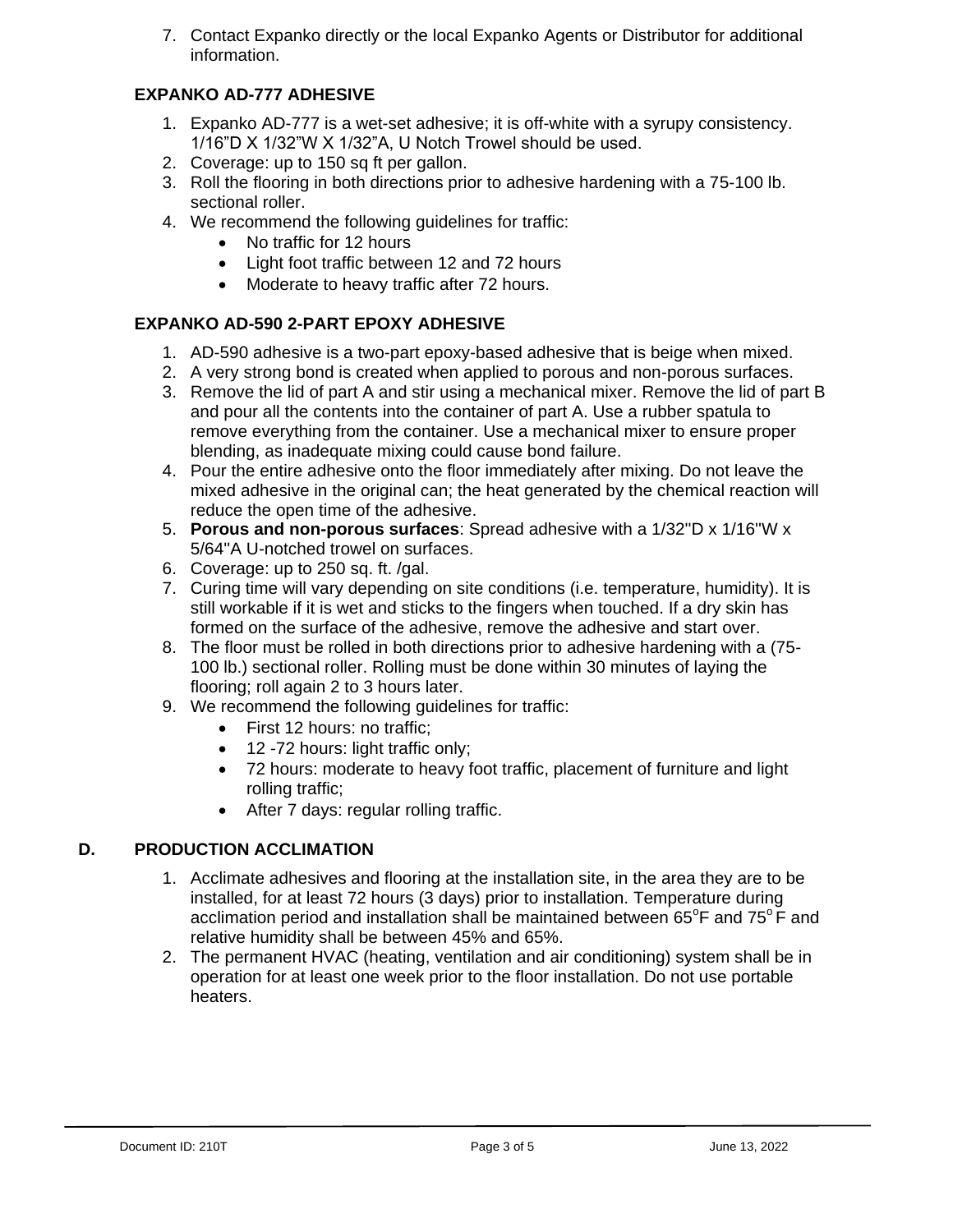## **E. INSTALLATION INSTRUCTIONS**

Tiles can be cut with a utility knife and a straight edge. "Shuffle" tiles from alternate boxes to help evenly distribute any shade or color variations in tiles. Tiles may be laid in any desired pattern. INSTALLATION OF TILES DEEMS ACCEPTANCE OF SHADE OR COLOR VARIATION. Do not slide tiles into place as adhesive may be forced up between tiles, preventing tight seams.

## **TILE INSTALLATION USING EXPANKO XCR4 ADHESIVE:**

- 1. XCR5 tiles are directional tiles. Be sure to follow the arrow on the back of each tile.
- 2. Apply adhesive in a uniform semi-circle pattern onto substrate. When troweling do not leave ridges in the adhesive from the trowel tip. Troweled adhesive should have consistent ridge/trowel pattern across the entire floor. Imperfect troweling may telegraph through the finished floor.
- 3. Lay tile into adhesive after 10 minutes; once adhesive is spread (after 10 minutes) you have approximately 45 minutes to working time. Working time has expired when adhesive ridges are no longer wet and they cannot be flattened when touched, although they still have tack.
- 4. Lift tiles regularly during installation to ensure that there is at least 95% adhesive transfer to the tile. If adhesive does not transfer then the adhesive has been open to long.
- 5. Install tiles by butting the tile to the edge of the previously laid tile. Fit the tiles "next" to one another and do not set tiles into adhesive and slide into place. Sliding tiles into place may force the adhesive up between tiles, preventing tight seams or resulting in peaking. Use a hand roller on all tile seams and around walls to ensure proper adhesive transfer to tile.
- 6. Within 10 minutes after the tile has been laid, the floor must be rolled in both directions with a 150 lb roller.
- 7. 30 minutes after the first rolling, roll in 2 directions again. If any joints are not flat or bubbles are present, re-roll and apply weight such as sand bags to the particular area for 12 hours.

#### **TILE INSTALLATION USING AD-590 2-PART EPOXY:**

- 1. Mix and spread adhesive according to label instructions. Set tiles following steps 5, 6 & 7 listed in the previous section.
- 2. Remove any excess wet adhesive on the tile surface by gently rubbing with a clean white cloth. Dried adhesive may be removed by using a well-moistened, nonabrasive pad.

#### **FLOOR PROTECTION AND INITIAL MAINTENANCE:**

- 1. Following installation and cleanup of the tile protect it by laying sheets of brown Kraft paper over the flooring and then a layer of plywood sheets. Leave until the work of all other trades has been completed.
- 2. Do not start any maintenance procedures for a minimum of five (5) days after installation.
- 3. Do not, at any time during the initial maintenance or thereafter, flood the floor with water or maintenance solutions.
- 4. Refer to Care & Maintenance Instructions for specific details.

#### **WARNING: REMOVAL OF OLD FLOORING**

Do not sand, dry sweep, dry scrape, drill, saw, bead blast, or mechanically chip or pulverize existing resilient flooring, backing, lining felt, paint, asphaltic cutback adhesives or other adhesives. These products may contain asbestos fibres or crystalline silica. Avoid creating dust as inhalation